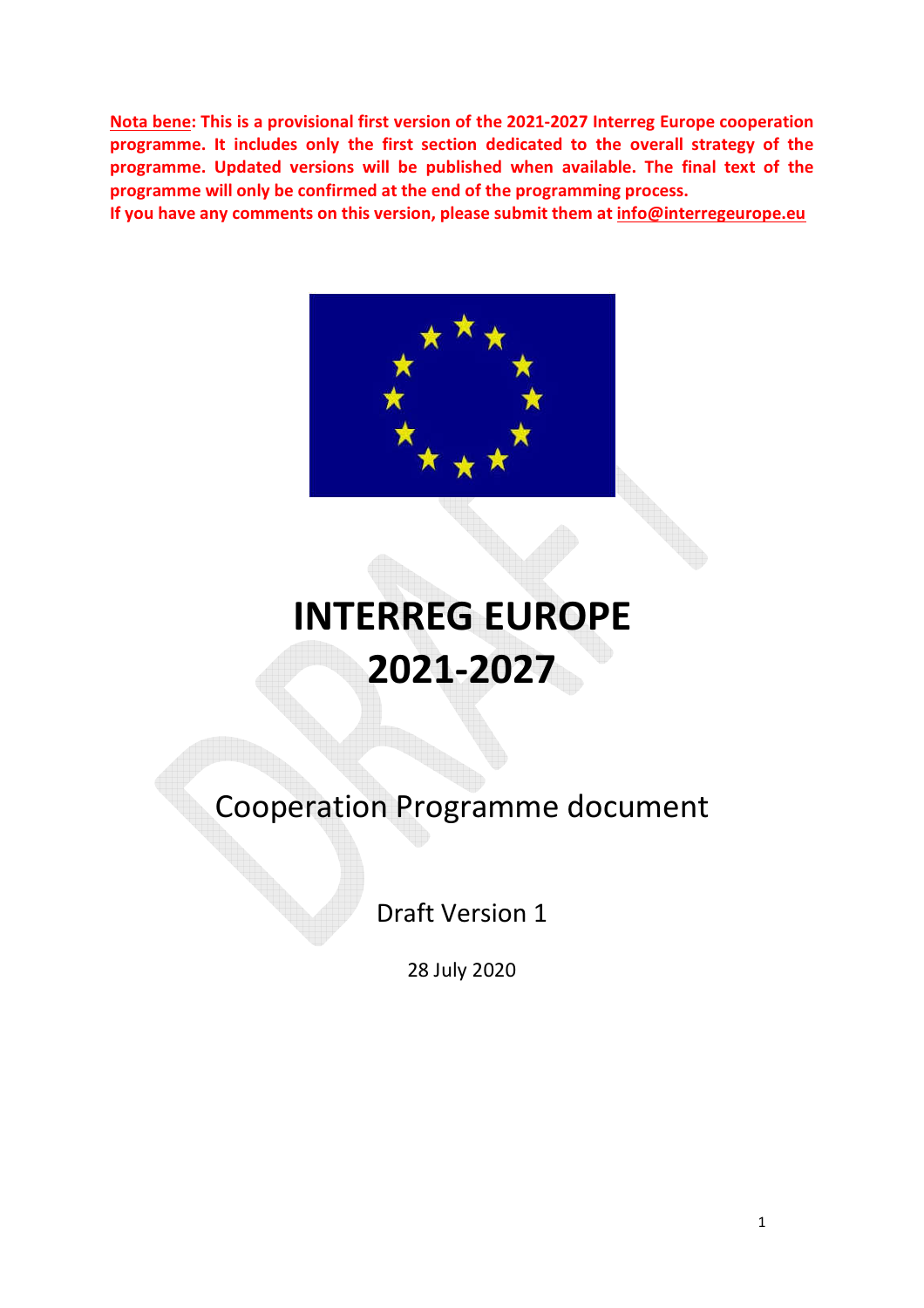Based on the "Template for Interreg programmes" as proposed in Annex of the Draft European territorial cooperation Regulation - V 29.05.2019.

# TEMPLATE FOR INTERREG PROGRAMMES

| <b>CCI</b>                                           |                        |
|------------------------------------------------------|------------------------|
| <b>Title</b>                                         | <b>Interreg Europe</b> |
| <b>Version</b>                                       | <b>Draft Version 1</b> |
| <b>First year</b>                                    | 2021                   |
| Last year                                            | 2027                   |
| <b>Eligible from</b>                                 |                        |
| <b>Eligible until</b>                                |                        |
| <b>Commission decision number</b>                    |                        |
| <b>Commission decision date</b>                      |                        |
| Programme amending decision number                   |                        |
| Programme amending decision entry into force<br>date |                        |
| NUTS regions covered by the programme                |                        |
| <b>Strand</b>                                        | $\mathbf C$            |
|                                                      |                        |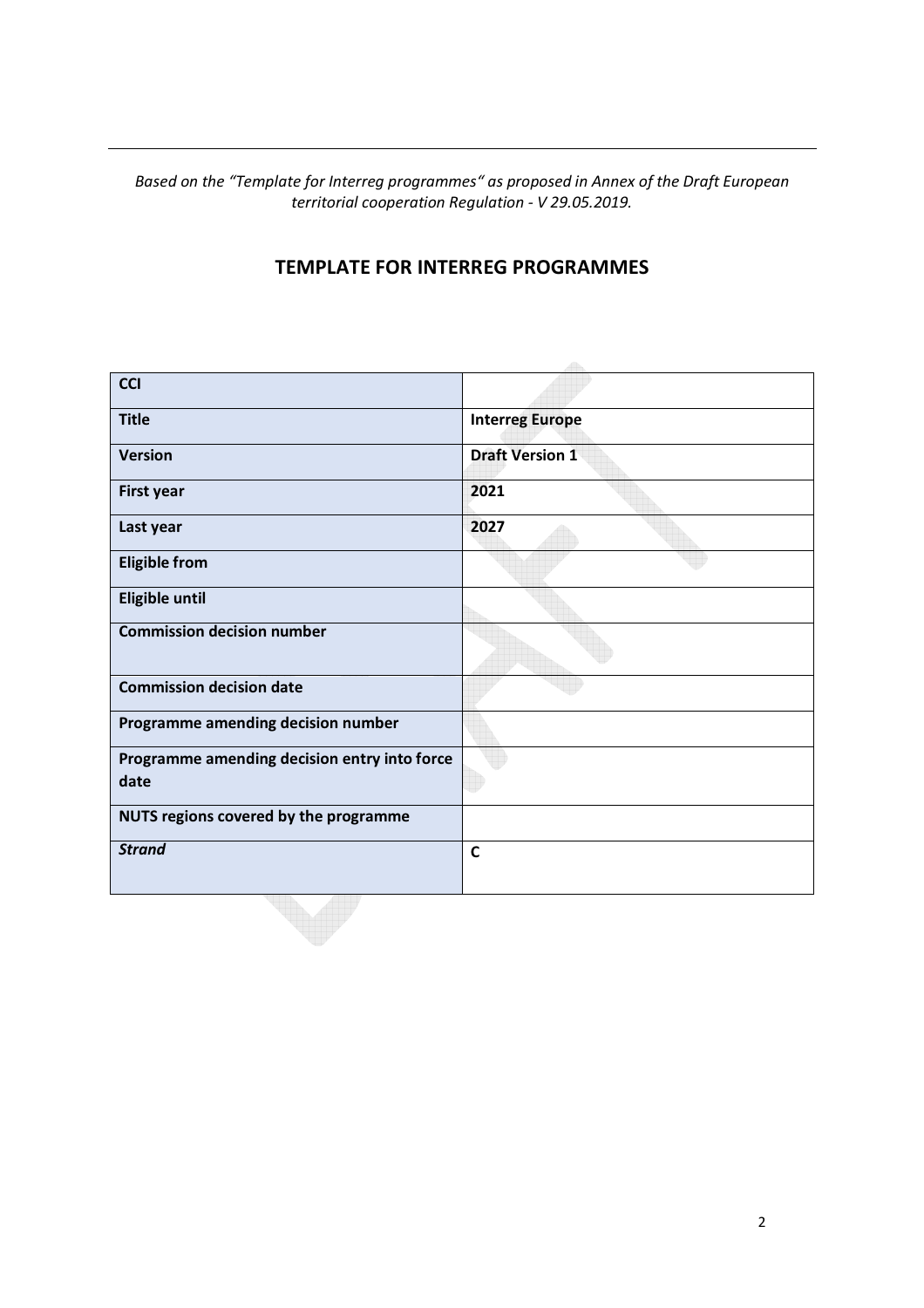# Table of contents

| 1. | Programme strategy: main development challenges and policy responses4                                                                                                                                                                                       |  |
|----|-------------------------------------------------------------------------------------------------------------------------------------------------------------------------------------------------------------------------------------------------------------|--|
|    |                                                                                                                                                                                                                                                             |  |
|    | 1.2.1. Context of the programme, including EU major strategic orientations 4                                                                                                                                                                                |  |
|    |                                                                                                                                                                                                                                                             |  |
|    |                                                                                                                                                                                                                                                             |  |
|    |                                                                                                                                                                                                                                                             |  |
|    | 1.2.5. Macro-regional strategies and sea-basin strategies where the programme<br>area as a whole or partially is covered by one or more strategies 14                                                                                                       |  |
|    |                                                                                                                                                                                                                                                             |  |
|    | 1.3. Justification for the selection of policy objectives and the Interreg specific<br>objectives, corresponding priorities, specific objectives and the forms of support,<br>addressing, where appropriate, missing links in cross-border infrastructure18 |  |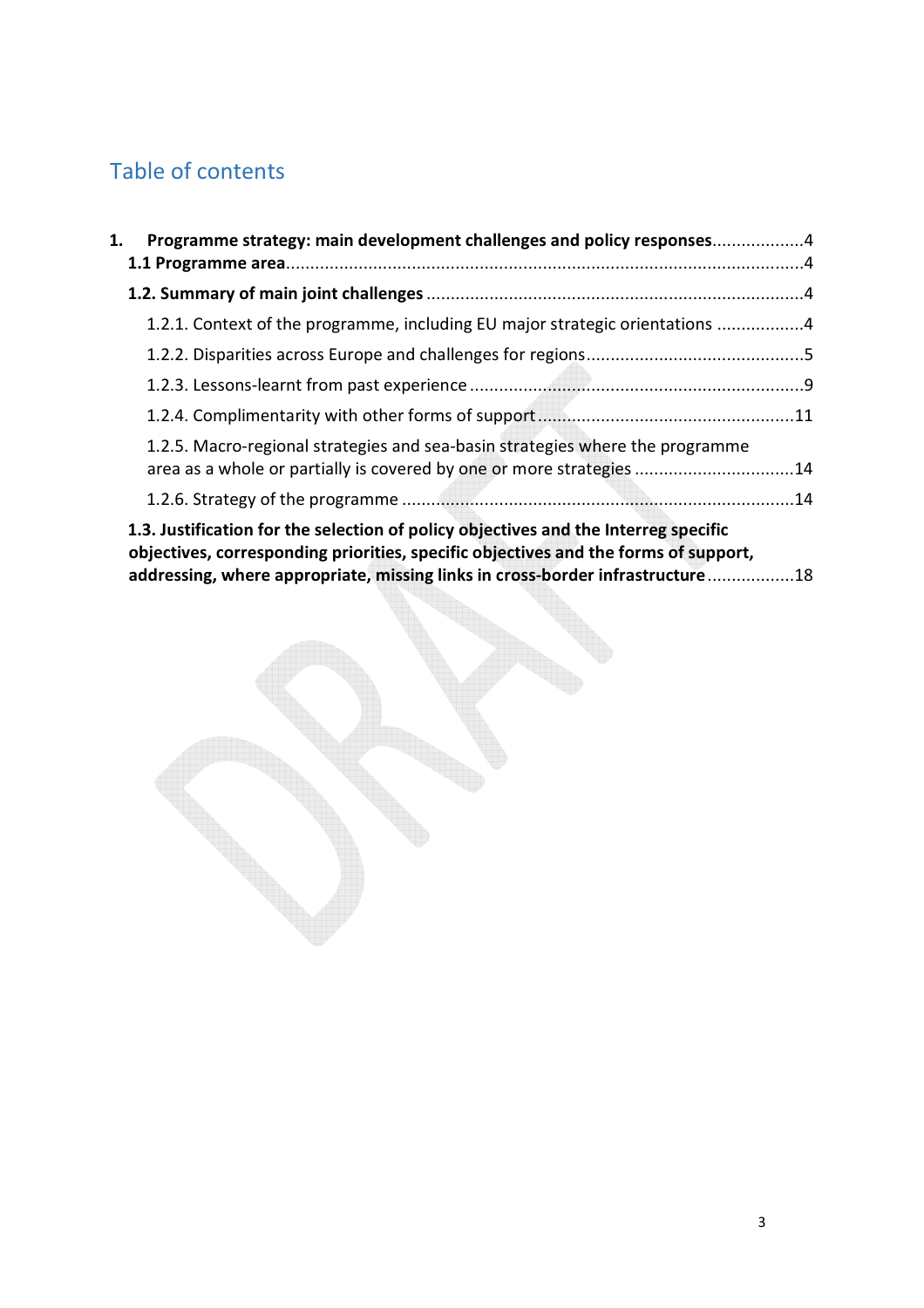# 1. Programme strategy: main development challenges and policy responses

# 1.1 Programme area

## Text field: [2 000]

The programme area covers the whole territory of the EU 27, as well as Norway and Switzerland. They are referred as Partner States (PS) in this document. It corresponds to [number to be inserted] regions<sup>1</sup> according to the nomenclature as of 2021.

# 1.2. Summary of main joint challenges

Text field: [50 000]

 $\overline{a}$ 

# 1.2.1. Context of the programme, including EU major strategic orientations

In terms of strategic orientations, the EU is committed to deliver results on several strategies over the coming decades.

The rapid rise of digital technologies is making science and innovation more open, collaborative, and global. The three goals for EU research and innovation policy, summarised as Open Innovation, Open Science and Open to the World show how research and innovation contribute across the European Commission's political priorities. Europe needs to become more inventive, reacting more quickly to changing market conditions and consumer preferences in order to become an innovation-friendly society and economy. The key drivers of research and innovation are most effectively addressed at the regional level.

To overcome climate change and environmental degradation, the European Green Deal provides a roadmap for making the EU's economy sustainable with action to boost the efficient use of resources by moving to a clean, circular economy, and to restore biodiversity and cut pollution. It outlines investments needed and financing tools available, and explains how to ensure a just and inclusive transition.

The EU is committed to becoming climate-neutral by 2050. To do this, a European Climate Law will be proposed, turning the political commitment into a legal obligation and a trigger for investment. The strategy shows how Europe can lead the way to climate neutrality by investing in innovative technological solutions, empowering citizens, and aligning action in key areas such as industrial policy, finance, or research – while ensuring social fairness for a just transition.

The 2030 Agenda for Sustainable Development is also another major objective for the EU. Adopted in 2015, this Agenda is a commitment to eradicate poverty and achieve sustainable development by 2030 worldwide, ensuring that no one is left behind. The adoption of the 2030 Agenda was a landmark achievement, providing for a shared global vision towards sustainable development for all. The scale, ambition and approach of the Agenda are unprecedented. One key feature is that the 17 Sustainable Development Goals are global in nature and universally applicable, taking into account national realities, capacities and levels of development and specific challenges. All countries have a shared responsibility to achieve the SDGs, and all have a meaningful role to play locally, nationally as well as on the global scale.

The implementation of all EU strategies needs to fully consider the territorial dimension, and limit their potentially negative differentiated impacts. The aim of the proposed Territorial Agenda 2030 is to strengthen territorial cohesion in Europe. This means ensuring a future for all places, by enabling equal

 $1$  Regions at NUTS 2 level in the EU27 Member states + Norway and Switzerland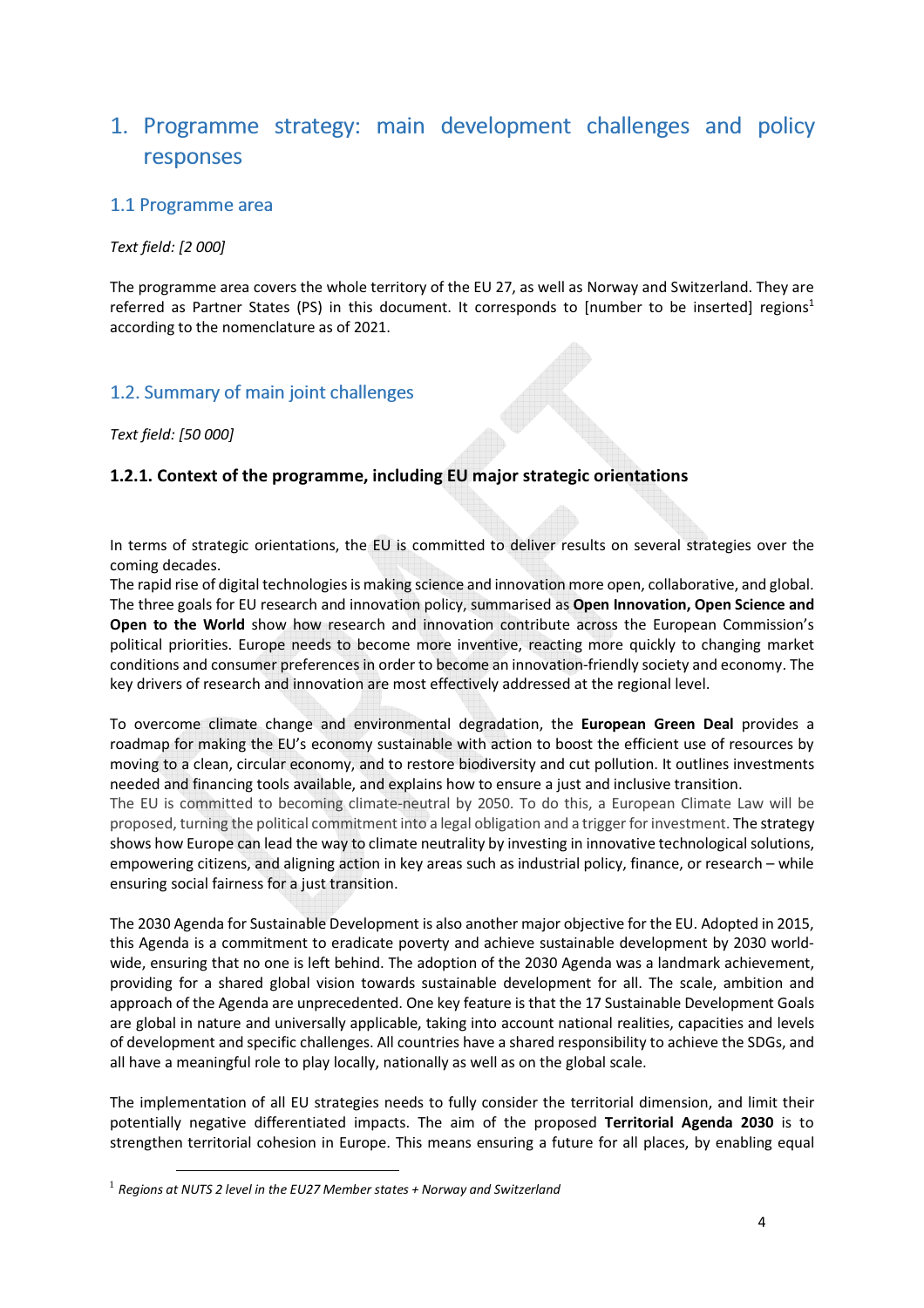opportunities for citizens and enterprises, wherever they are located. Territorial cohesion reinforces cooperation and solidarity and reduces inequalities between better-off places and those with less prosperous future perspectives. This is to the benefit of Europe as a whole and for each individual country. To do so, the Territorial Agenda provides strategic orientations for spatial planning and for strengthening the territorial dimension of all relevant policies at all governance levels. The draft Territorial Agenda 2030 outlines two overarching objectives: (i) a Just Europe that offers future perspectives for all places and people; (ii) a Green Europe that protects our common livelihoods and shapes societal transition processes broken down into six priorities for the development of the European territory.

More generally, the programme will accommodate any form of crisis (e.g. migratory, climatic with heath waves for instance, pandemic, etc.) that could emerge over its lifetime.

In this respect, at the start of the 2021-2027 programming period, Europe faces an unprecedented situation of health crisis due to the COVID-19 pandemic which took hold in spring 2020. It is set to have very severe and long-lasting effects on many economic sectors (e.g. cultural and creative sector) and probably on other aspects like use of transport modes, consumer habits, way of life, etc. in Europe's regions.

The challenges arising from this health crisis have to be taken into account, next to the ecological transition, the digital transitions and the demographic change that remain crucial issues to be addressed by the EU over the next decades. All these challenges will have strong impacts on a wide range of policy fields at EU, national, regional and local level.

Overall, public policies will undoubtedly need to support the capacity of the European economy and society to recover on the way out of the crisis.

In this regard, the EU cohesion policy remains an essential public policy to support the economic and social recovery in all EU regions. With this policy, the EU aims at contributing to the harmonious development across the Union by strengthening its economic, social and territorial cohesion in the EU regions and Member States. Interreg Europe continues to be one of the instruments and accelerators for the implementation of this policy by promoting a large-scale exchange and transfer of experiences, peerlearning and benchmarking across Europe.

#### 1.2.2. Disparities and inequalities across Europe and challenges for regions

The characteristics, situation and prospects of European regions in light of the described challenges and strategic orientations are very diverse. Like in the previous programming periods, the regional diversity in terms of opportunities and needs across the EU requires tailor-made policies. It calls for a place-based approach that gives regions the ability and means to deliver policies that meet their specific needs. The uniqueness of each region is also of enormous added-value for other regions in Europe through various forms of mutual learning. It lays the foundation for its role in Europe's push for a smarter Europe, a greener, low-carbon and resilient Europe, a more connected Europe, a more social Europe and a Europe closer to citizens.

The triennial report on economic, social and territorial cohesion provides a very valuable insight on major trends at work. The  $7<sup>th</sup>$  Cohesion Report released in 2017 highlighted key aspects that are still to be considered for the 2021-2027 programming period, such as the narrowing of regional disparities, the fact that investments in innovation, skills and infrastructure are insufficient and more investments are needed in energy efficiency, renewables and low-carbon transport to reduce greenhouse gas emissions. However, other trends need to be interpreted with a lot of caution as the economic and social consequences of the 2020 health crisis could have very huge, damaging and long-lasting effects in many sectors, and on the employment after its progressive recovery since the 2008 financial crisis.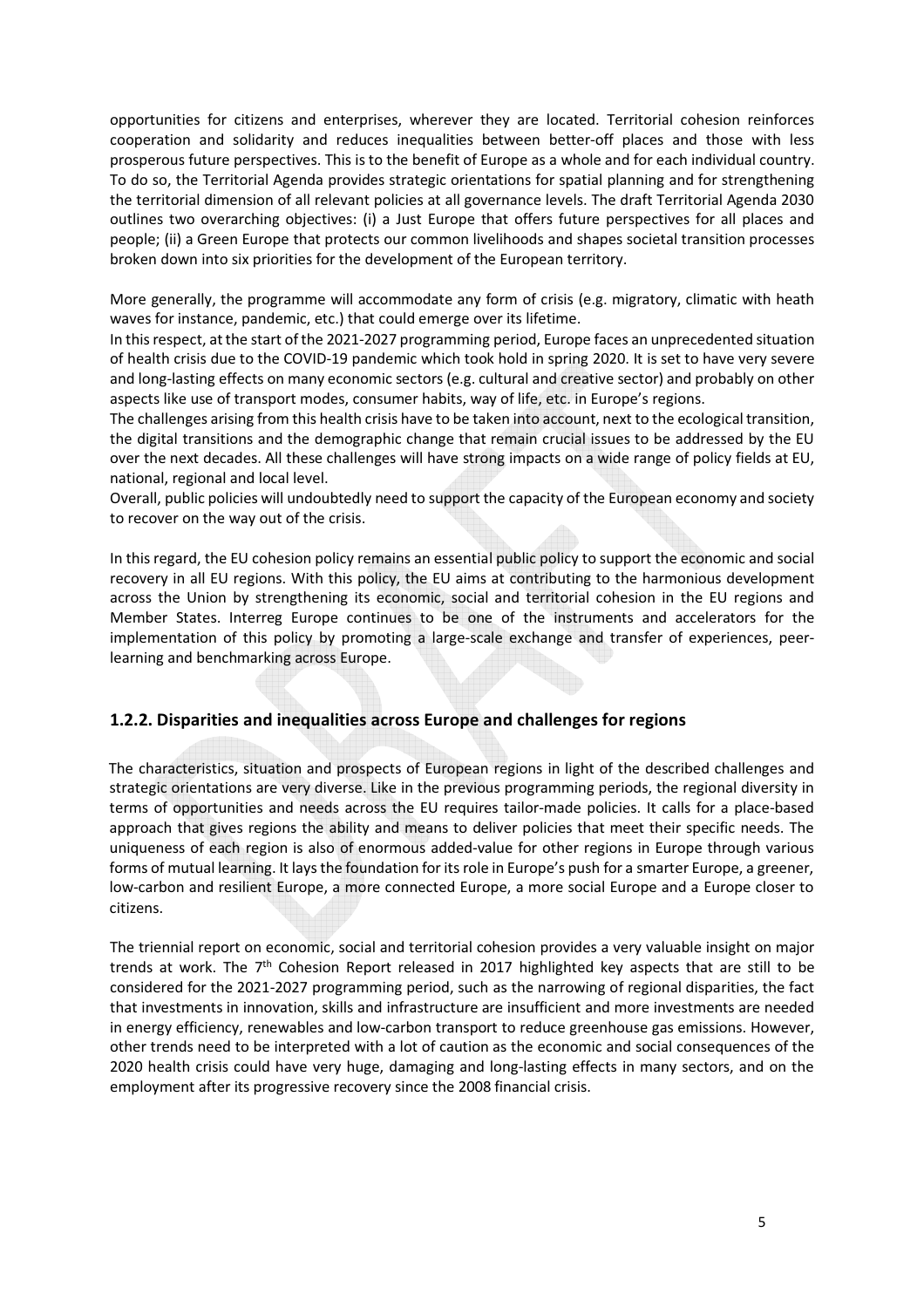Key economic, social and territorial disparities for each of the five pillars selected at EU level are listed below<sup>2</sup>, as well as some crucial policy challenges for European regions, in particular those governancerelated. Disparities between European regions still persist and might be even deepened by the effects of the COVID-19 health crisis.

In the following descriptions, references are made to large areas across Europe based on the compass points, but the reality is hardly ever so simplistic and existing discrepancies within each large area should be kept in mind.

#### A smarter Europe

 $\overline{a}$ 

Innovation in the EU remains highly concentrated in a limited number of regions. In the southern and eastern Member States, innovation performance is poorer and regions close to innovation centres - mainly capitals - do not benefit from their proximity. It is therefore necessary to develop policies that support innovation in less developed regions and that connect businesses, research centres and specialized services to businesses in different regions.

Despite being drivers of economic growth, the concentration of knowledge economies also contributes to widening the development gap between regions. Regions differ in terms of the intensity and mix of knowledge and innovation activities, thus having different capacities to innovate and innovation processes of various levels of complexity. Each territorial innovation pattern can be reinforced by knowledge acquisition from outside the region. Achieving positive regional economic development based on research and innovation depends on ability of regions to capitalise on their assets.

A clear core-periphery polarisation exists as a result of the existing mechanisms of knowledge production. Regional specialisation patterns by technology use reveal that technology regions (i.e. sectors that actively produce technological solutions) are mainly capital city regions. The adoption of increasing 4.0 technologies and processes based on the cyber-physical systems and the internet of things (IoT) which requires new policies regional patterns of technology production show that "islands of innovation" can emerge in less advanced regions. From a societal perspective, a specific emphasis shall be put on digital skills acquisitions to limit the exclusion risk of certain groups, such as the elderly, that may not be well prepared for this rapid transformation.

SMEs in the EU represent 99% of enterprises, 57% of the value added, and employ 66% of the EU labour force. SMEs are considered the backbone of the European economy. However, regions provide different enabling conditions, challenges, opportunities and threats with respect to SMEs growth. Local and regional governance is increasingly important for economic development and competitiveness, as it has the capacity to support companies on many levels. The role of quality governance systems defined as providing two advantages (i) ensuring transparency in decision making and stability and (ii) fostering entrepreneurship and SME creation is crucial.

The development of the digital economy and society is uneven in EU Member States. Rural and peripheral regions are vulnerable in the shift towards a digital economy. Digitally more developed regions of northern and central Europe overlap with the knowledge and innovation regions.

Larger, more developed cities provide more digital services than small and medium- sized cities, towns and rural communities. The interoperability of public services is considered as an important factor for reducing digital gaps between countries and regions. Public institutions, civil society and companies should cooperate and exchange knowledge, as this helps to boost the local digital ecosystem and foster the cocreation and delivery of new types of services.

 $^2$  Seventh report on economic, social and territorial cohesion. My Region, My Europe, Our Future - 2017 State of the European Territory – Contribution to the debate on Cohesion Policy post 2020 - ESPON - 2019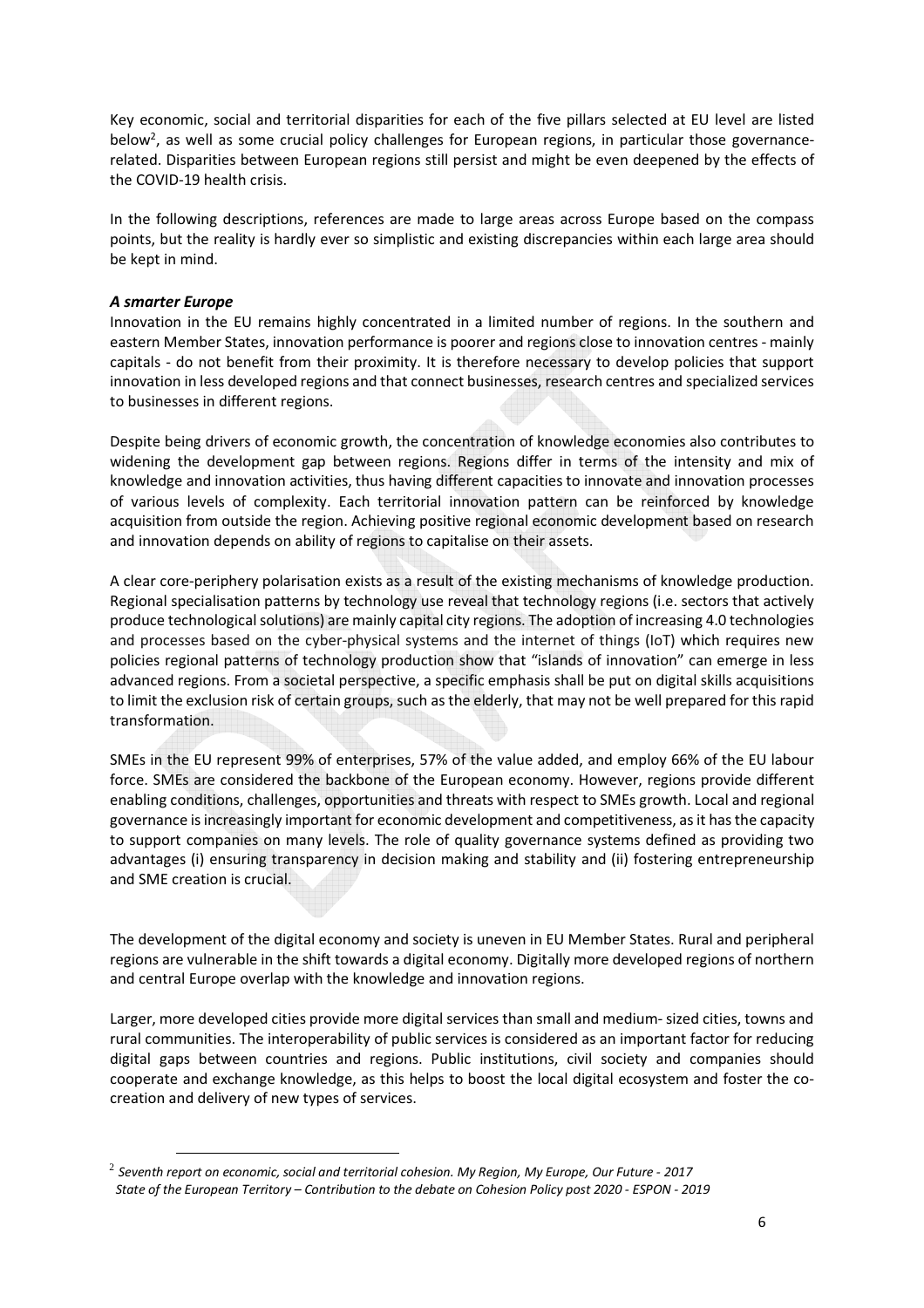Interregional cooperation can contribute to a smarter Europe by enabling European regions to improve their regional policies and programmes for innovation and R&D support, particularly within their Smart specialisation strategy. Experience exchange and policy learning in key areas like, for instance, skills development for smart specialisation and entrepreneurship, digitalisation of the economy and the society, uptakes of advanced technologies, innovation in SMEs, will enable regions to accelerate and improve the implementation of their regional growth policies.

#### A greener, low-carbon and resilient Europe

Climate change has different impacts on each biogeographical areas in Europe. Observed impacts include environmental changes, a variety of ecosystem changes, changes in the food system and the energy system. Vulnerability to climate change varies considerably from region to region. Coastal areas are threatened by rising sea levels, rising water temperatures and increased marine dead zones.

As regards energy, increased efforts will be necessary to achieve the key element of the amended directive (EU 2018/2002), as part of the "Clean energy for all Europeans package". With a view to showing global leadership on renewables, the EU has set an ambitious, binding target of 32% for renewable energy sources in the EU's energy mix by 2030.

Reaching the EU's low-carbon objectives requires infrastructure investments targeting geographically specific renewable energy potentials, increased energy efficiency in regions where resources are scarce, regional cooperation and an increased focus on bottom-up governance. Rural regions in south-eastern Europe and most of Eastern Europe are the most vulnerable to energy poverty. Many of these regions have the potential to develop renewable energy, but lack the administrative capacity, the vision or the financial resources. Regional and interregional cooperation can support the development of stakeholder networks, the transfer of knowledge and practices of sustainable energy supply and consumption across regions, alignment of actions related to energy transition across the different governance levels.

The circular economy is making an increasing contribution to meeting the EU's environmental and climate objectives. It is also a stimulus to local and regional development. The region is a relevant level to organise sustainable economic ecosystems, but the regulatory frameworks at regional and local levels should be adapted to the principles of a circular economy. Implementation and diffusion of circular business models (CBMs) is favoured by agglomerations (both economic and urban) in proximity to knowledge hubs. Circular economy material providers play a particularly predominant role in rural regions.

Finally, the potential network coverage of green infrastructure (GI) at the regional level is relevant to multiple policy frameworks (e.g. biodiversity, water management and climate change). Regions with low potential GI network coverage in north-western Europe need to improve the connectivity of existing GI. Regions with high potential GI network coverage should be supported through policies promoting sustainable land use and increased biodiversity. The development of GI can be facilitated by collaboration between local and regional stakeholders, awareness and capacity building, and knowledge exchange between professionals operating at different implementation stages and scales.

Interregional cooperation can support European regions in delivering a greener, low-carbon and resilient Europe by enabling them to integrate successful experiences and policies from other regions into their own regional programmes in areas including promoting the transition to a circular economy, climate change adaptation, water management, risk prevention and disaster resilience, energy efficiency measures, investing in biodiversity and green infrastructures.

#### A more connected Europe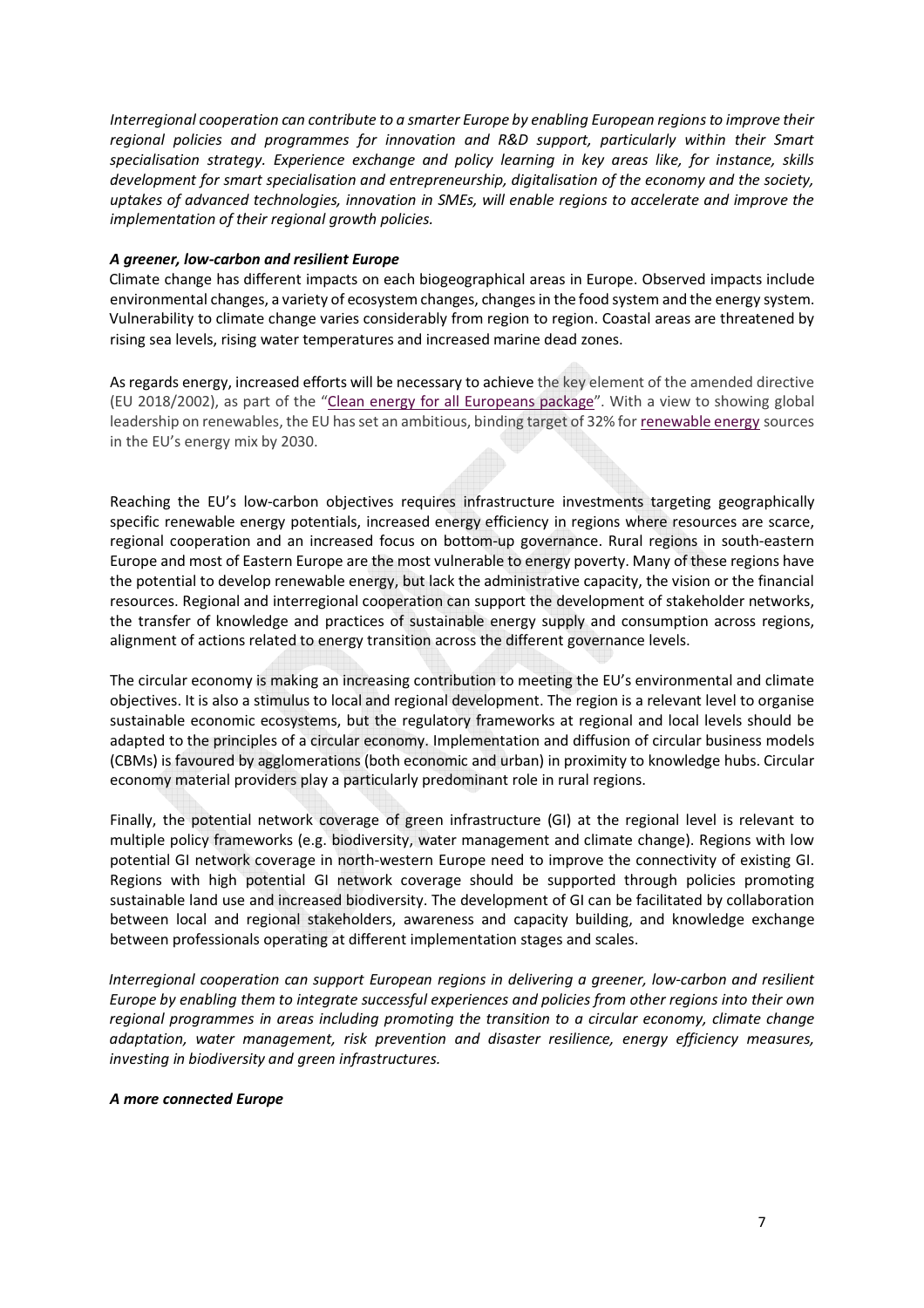By 2030, the accessibility potential<sup>3</sup> of mountain and coastal regions by road or rail will barely reach 80 % of the European average. Sparsely populated places and islands will remain below 20 %. Overall, there are significant disparities in accessibility at the regional and local levels.

Good accessibility is a precondition for economic development. Considering that the transport sector remains one of the main contributors to greenhouse gas emissions, public actions supporting the decarbonisation of transport is more important than ever. The supported actions should be inspired by the European strategy for low-emission mobility which aims at ensuring a regulatory and business environment that is conducive to meeting the competitiveness challenges that the transition to low-emission mobility implies.

The core-periphery pattern visible in terms of physical accessibility is also valid for digital connectivity. Considering the high cost of digital infrastructure in territories with geographical specificities and rural areas, digital connectivity could be supported through local measures aimed at increasing demand through the promotion of ICT use and dematerialisation of services.

Interregional cooperation can contribute to a more connected Europe by supporting policy learning and capacity building in relation to regional policies enhancing digital connectivity and promoting sustainable multimodal mobility in urban and rural areas.

#### A more social Europe

 $\overline{a}$ 

Due to the financial crisis of 2008, the unemployment rate in the EU reached a record high of 11% in 2013, and dropped later on to 6.2% in late 2019. But the situation is set to deteriorate strongly in the early 2020s.

There are large and long-lasting gaps between regions in terms of employment and unemployment rates, with significantly higher unemployment rates in countries of southern Europe. Youth unemployment varies widely between around 6 % in countries of central Europe and over 30 % in southern European countries. The employment situation of workers over 50s remains also a worrying issue in most countries while the data also shows that the employment rate of 35 to 49 year olds is also worsening.

Overall, the average employment rate was 74% in the more developed regions in 2016, while in less developed regions, the average rate was only 65%.

The ability of regions to withstand economic shocks and address high unemployment is determined by a combination of factors, including the structure of the economy, labour market flexibility, the level of skills and place-based characteristics, in particular the quality of governance.

For example, regional economies dominated by sectors heavily affected in the COVID-19 crisis, such as tourism or the cultural sector, may experience more severe and prolonged negative impacts on their socioeconomic condition compared to regions with a more diversified economic structure. In this context, it will be important to consider how the budgets as part of the recovery plans and corresponding packages will be used and coordinated at European, national and regional levels.

Working conditions are also an increasing issue, with aspirations for a better balance between work life and private life. Moreover, pensioners' role and place in the society should be better considered in an ageing society.

As regards migration, the specific measures at EU level taken during the most critical years around the mid-2010s need to be evaluated and extended where relevant. Among the key lessons, the positive economic impact of the presence of refugees is largely determined by the success of their integration into the labour

 $^3$  This concept is defined as the number of people that can be reached by car/train, where the attractiveness of destinations is defined by their population size, subject to the car/train travel time to reach them. Source: https://bsr.espon.eu/opencms/opencms/Domains/Access\_to\_services\_markets\_and\_jobs/Potential\_accessibility/i ndex.html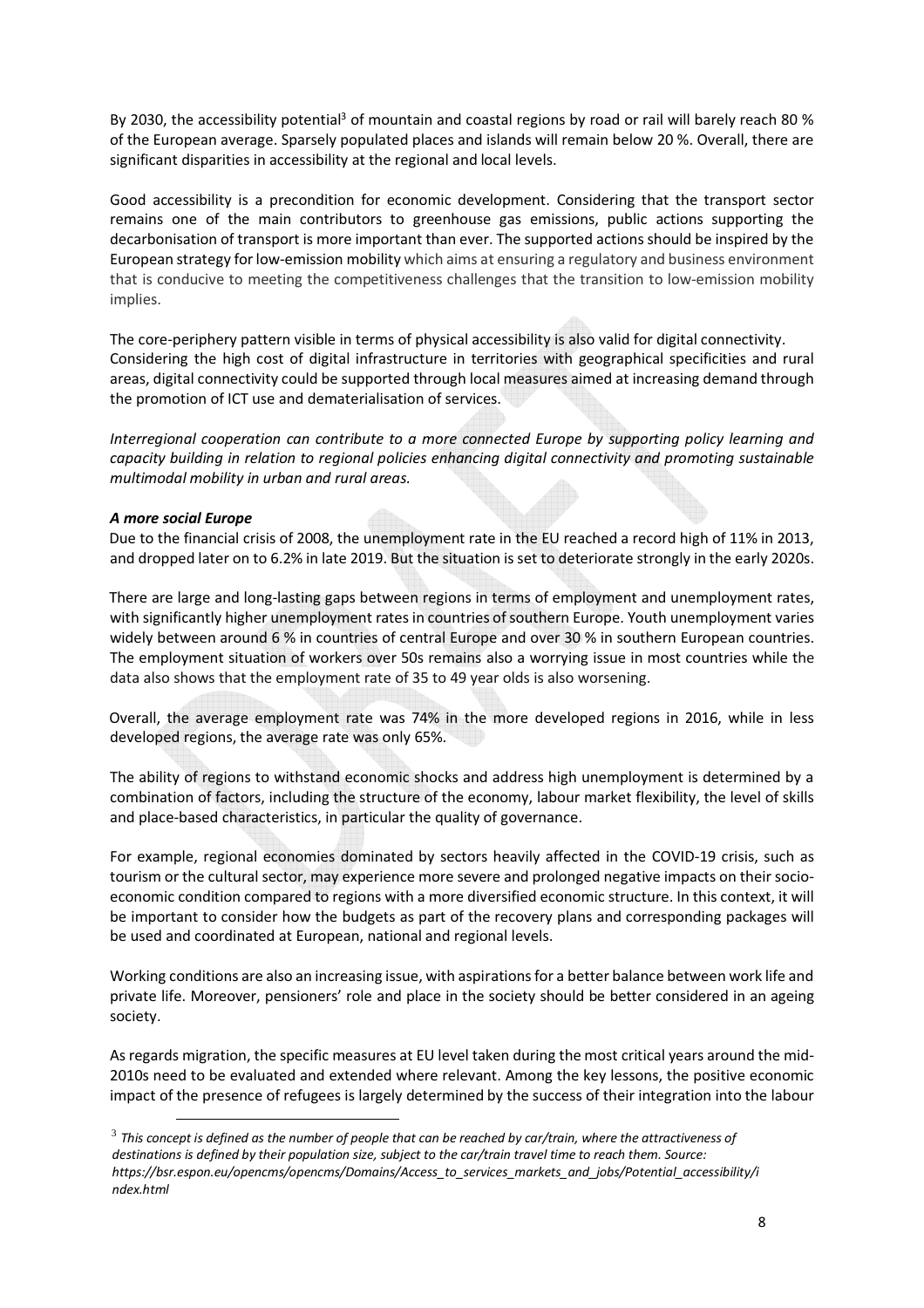market. Differentiation is needed between policies targeting the socio-economic integration of migrants in urban and rural contexts. When considering the social dimension, the important role of local authorities and NGOs in the successful integration of migrants should be emphasized.

Europe faces increasing and territorially different demographic challenges. Some of these factors entail ageing and depopulation / high density population, which may affect many regions, including rural and peripheral areas at the same time many metropolitan/urban areas are facing an increase of inhabitants, with possible severe impacts, including effects on social and territorial cohesion, public service provision, labour markets and housing, among others.

Access to services of general interest, education, healthcare and social protection, appears to be especially difficult for vulnerable groups and for people living in specific types of territories, such as rural areas with low accessibility or areas with geographical specificities, including mountains, islands, sparsely populated areas and coastal areas. Cohesion Policy governance and implementation mechanisms at the national level, and the regional level where relevant, should support capacity building among local stakeholders and institutional multilevel, interregional networking and cooperation.

Interregional cooperation can contribute to a more social Europe by supporting policy learning and experience transfer on regional policies that will get people back into employment and enhance the effectiveness of labour markets and integration of migrants and disadvantaged groups. Other key fields of action are, for instance, ensuring sufficient and equal access to health care through developing infrastructures, including primary care and specialised health services and enhancing the role of culture and tourism in economic development, social inclusion and social innovation.

#### A Europe closer to citizens

 $\overline{a}$ 

Good territorial governance and cooperation are preconditions to counter current social, economic, connectivity and environmental challenges in the European territory. The diversity of the European territory in terms of geography, administrative and governance settings and political differences across regions emphasises the importance of tailored, place-based approaches.

To ensure no places and citizens are left behind, stronger cooperation between places across territorial boundaries is needed, as well as across sector policies. This requires high-quality governance, capacity building and empowerment of the various actors involved.

Interregional cooperation can contribute to a Europe closer to citizens by supporting key pointers for the development of effective integrated place-based strategies and policies, which could for instance cover cultural heritage among other themes. The support could facilitate better spatially adapted governance, as governance for collective action requires capacity for consensus building and long-term commitment. Besides, experimentation in terms of building governance networks and structures is an important aspect of efficient cooperation structures, and capacity building is a key precondition for efficient territorial policies. Additionally, Interreg Europe could help in ensuring that integrated territorial strategies are concretely implemented on the ground.

# 1.2.3. Lessons-learnt from past experience<sup>4</sup>

The Interreg Europe 2014-2020 cooperation programme co-financed two types of intervention: interregional cooperation projects and policy-learning platform (PLP).

In total, 258 projects were selected, almost evenly distributed over each of the four thematic priorities, namely: 1) Research and innovation; 2) SME competitiveness; 3) Low-carbon economy; 4) Environment and energy efficiency. This balanced situation relates on the one hand to the selection of most of the core investment priorities entering into the thematic concentration for IG&J programmes set in the regulatory

<sup>4</sup> The sources of information used in this section are: the Interreg Europe Annual Implementation Report 2018, the Interreg Europe programme evaluations carried out in 2018 and in 2020, the conclusions of the Interreg Europe Programming Committee (March 2020) and the survey to PC members (April 2020).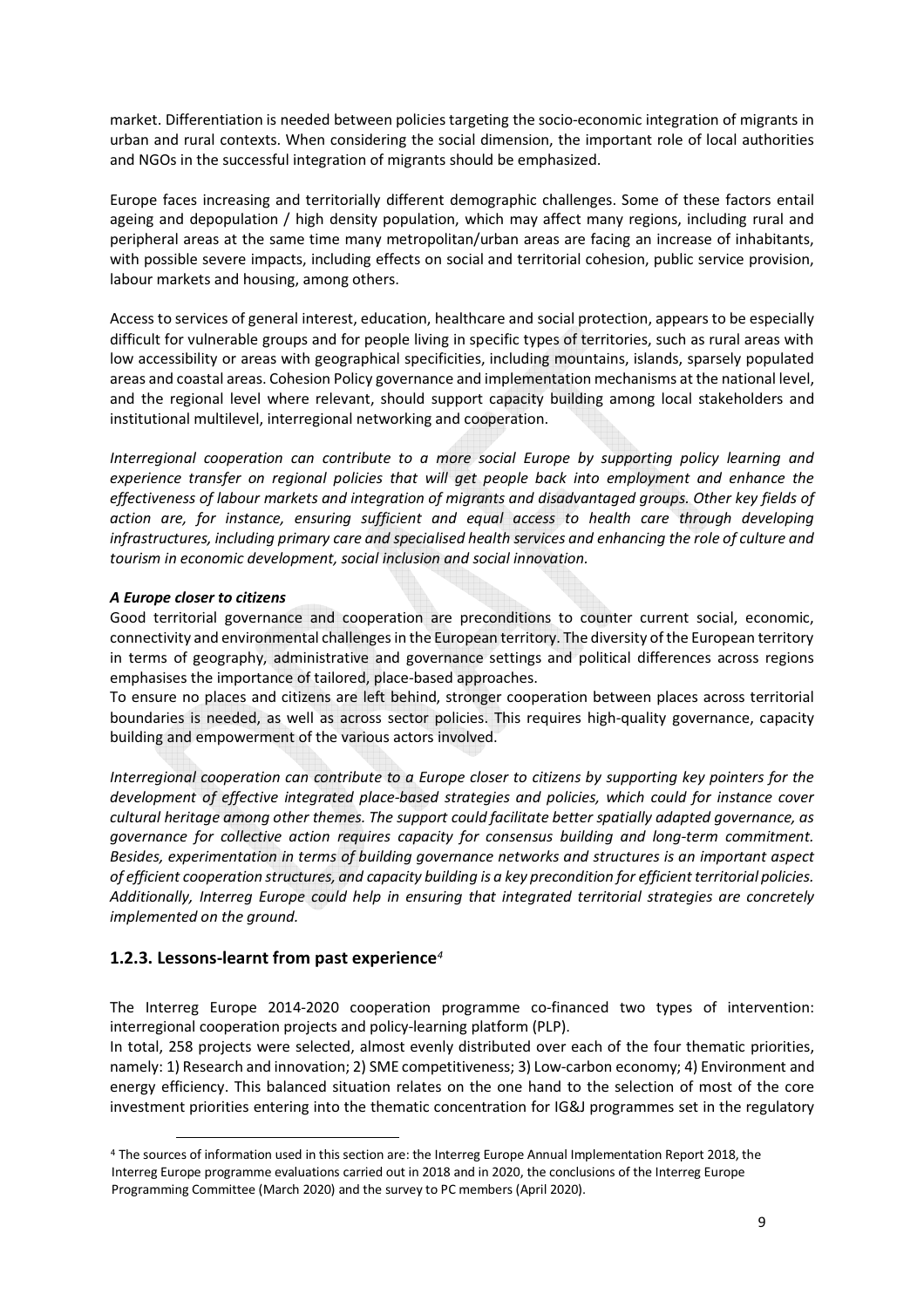framework and on the other hand to their proactive management throughout the calls for proposals to strengthen less popular themes at some stage.

In any project, each partner region had to select a policy instrument and work out an action plan to be implemented in the second phase. 78% of the policies targeted related directly to structural fund programmes. The policy makers were direct partners for 40% of the addressed policy instruments. 88% of all NUTS 2 regions across Europe were represented in these approved projects<sup>5</sup>.

The PLP supported four main categories of services: a) Expert support, with peer-reviews and policy advice helpdesk; b) Community of policy makers with thematic events and webinars; c) Knowledge hub, with articles and policy brief; d) Good practice database.

#### Lessons on operational aspects of cooperation projects and the PLP

All programme evaluation reports have confirmed the efficient and effective programme support to projects and the related satisfaction of beneficiaries.

In the 2014-2020 period, the programme applied a new structure of interregional cooperation projects with 2 phases and a mid-term review between periods. The action plan at the end of phase 1 and the possibility of having pilot actions in phase 2 have been appreciated as allowing for concrete implementation of the learning phase. However, the final evaluation highlights the need to reinforce the practice-based learning, which happened in phase 2 in particular through pilot actions under the 2014-20 programme.

A second main aspect in project implementation regards the link to European Structural and Investment Funds (ESIF) programmes, which was a mandatory element for all Interreg Europe projects. The experience in 2014-20 has indicated some obstacles in establishing an effective link, especially as regards the timing gap between the implementation of ESIF and the implementation of Interreg Europe projects.

Therefore, the main learning point focuses on the need to ease the obligation of linking the project to a certain number of ESIF programmes and the need to foster an effective link with regional policies in a broader sense. The final evaluation also points to the need to involve as project partners the organisations that are directly responsible for the targeted policy instruments.

The stakeholder group is an appreciated feature of the projects, as an effective opportunity for exchange between partners and project stakeholders and for the planning and implementation of all phases of the project, especially phase 2. It is also the opportunity to influence policy change.

In addition, the knowledge gained by projects along the periods needs to be reused when launching new calls.

As regards the PLP, its structure underwent significant adjustments during the implementation in 2014-20 to make it more effective. The outsourcing of the service implied monitoring from the JS. This together with the necessary adjustments required additional time and resources. It was however the first time such an innovative service was developed by an Interreg programme and the overall results of this initiative remains largely positive as reflected in the high satisfaction rate of its users.

#### Lessons on policy change and impacts

 $\overline{a}$ 

The high potential of Interreg Europe to influence the implementation of regional development policies including Structural Funds programmes has been demonstrated for years now and was confirmed by the impact evaluation. This influence can be direct or indirect, combining Interreg Europe projects with external factors<sup>6</sup>.

<sup>5</sup> For more information on project results, please refer to https://www.interregeurope.eu/projectresults/

 $6$  Please refer to the draft final report 2020 Update Evaluation of Interreg Europe, pages iii, iv, 79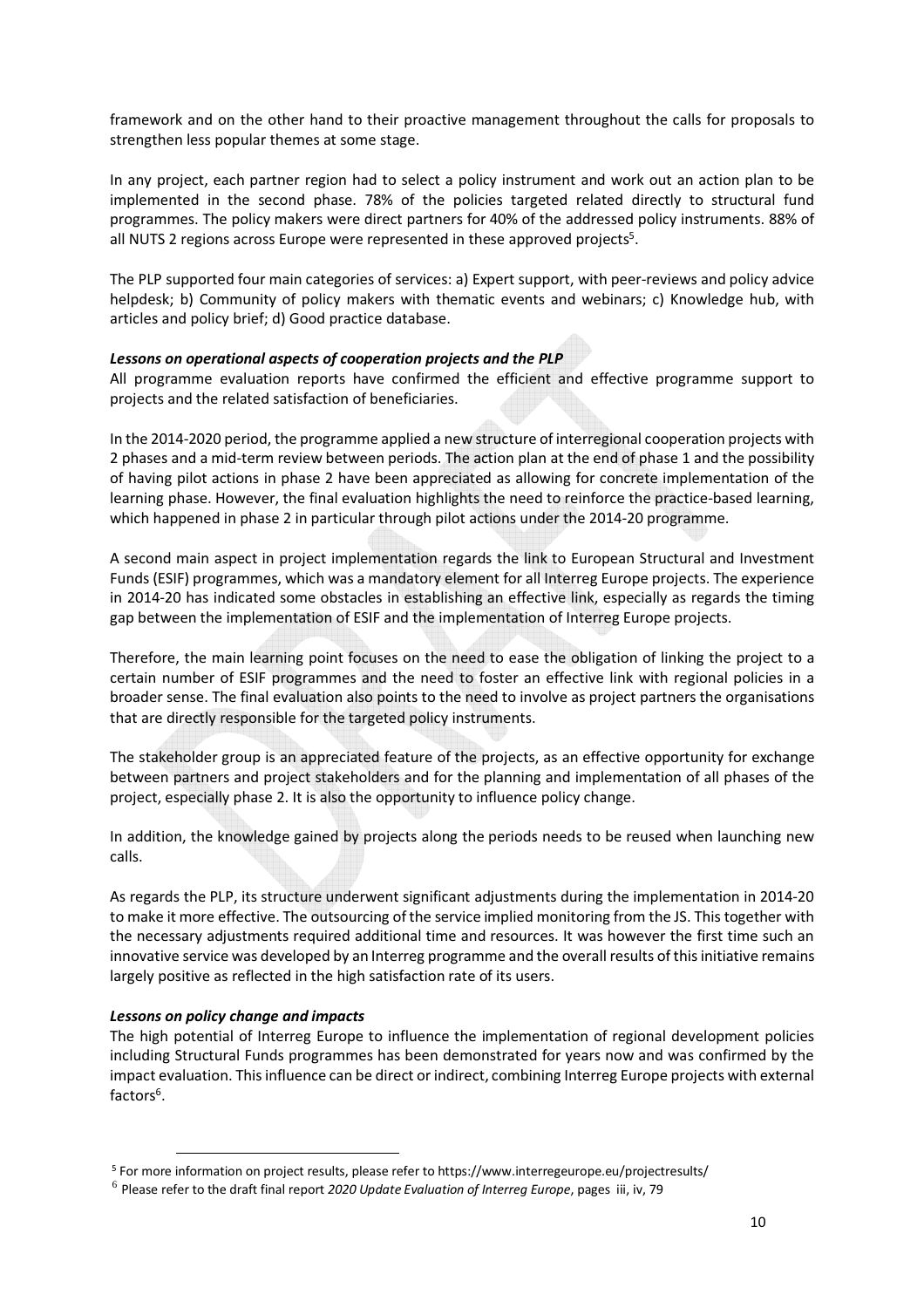Projects primarily address three levels of learning (individual, organisational and stakeholder)<sup>7</sup>. At partners and stakeholders levels, their policy learning processes lead to increase the professional capacity of individuals and organisations. The final evaluation indicates that the scope of project-level learning process could be further reinforced in the future programme via a stronger anchoring of practice-based learning<sup>8</sup>. It also recommends that the indicators system capture effectively this increase capacity not only at the individual level but also at the organisational level.

As regards the PLP, the qualifications of the thematic experts and the involvement of projects are key to the quality of the services. The PLP allows the programme to directly address the fourth level of learning (external) meaning to create learning opportunities for individuals and organisations that are not involved in any projects. In this context, the peer review tool has been one of the most successful services. The impact evaluation highlights that even though the PLP contribution to policy changes is smaller than projects' contribution, the PLP should be retained in the future, as it also addresses a target group that is located 'outside' of the Interreg Europe project community.

In the future, the PLP may be further involved in selected project development tasks, for example in the fine-tuning of the partnership or offering targeted peer reviews to support the learning process. This evolution could also result in a stronger participation of projects from all thematic areas.

The learning process needs also to be more demand-driven. In this respect, the targeted groups should be more stimulated by awareness-raising actions as early as possible, performed by the programme and at national level.

Additionally, a study on the policy changes and effects of interregional projects was performed in 2018<sup>9</sup> on a sample of projects funded by the programme's predecessor, INTERREG IVC. Projects running between 2008 and 2014 represented a great source of evidence about the policy changes and effects in the regions engaged in interregional cooperation. More than 70% of the respondents reported that the policy change had a long-term effect in their territory. The selected projects demonstrated that beyond the immediate and direct benefits gained by the partners during the lifetime of their cooperation projects, the projects often lead to long term impact several years after the project's closure. The study acknowledged the longterm effects of interregional cooperation and its high leverage effect. With a reasonable initial investment (average ERDF budget of MEUR 1.6 per project), projects were able to influence regional or even national strategies leading to structural changes in the participating regions.

The evaluation carried out in the 2014 2020 period confirmed the significant impact of the Interreg Europe programme. By September 2020, at a time where only very few projects were finalised, the amount of funds already influenced by projects was estimated to MEUR 615.

# 1.2.4. Complementarities and synergies with other forms of support

The complementarity of Interreg Europe with other forms of support focuses on the added value of this cooperation programme against other sources of financing. In some cases, the complementarity may lead to coordination and synergy actions. In other cases, only the added value of Interreg Europe is indicated in the sections below. Therefore, complementarity has a larger scope than coordination. The complementarity and connections that can be established by Interreg Europe refer to the following sources of financing:

# The complementarities to the programmes Investment for Jobs and Growth (IJ&G) goal

 $\overline{a}$ 7 For more information, please refer to page 41 of the 2014-20 Programme Manual of the 2014-20.

<sup>&</sup>lt;sup>8</sup> Draft final report 2020 Update Evaluation of Interreg Europe, pages iii, 78, 82

 $9$  For details on the study, please refer to:

https://www.interregeurope.eu/fileadmin/user\_upload/documents/Effects\_of\_interregional\_cooperation.pdf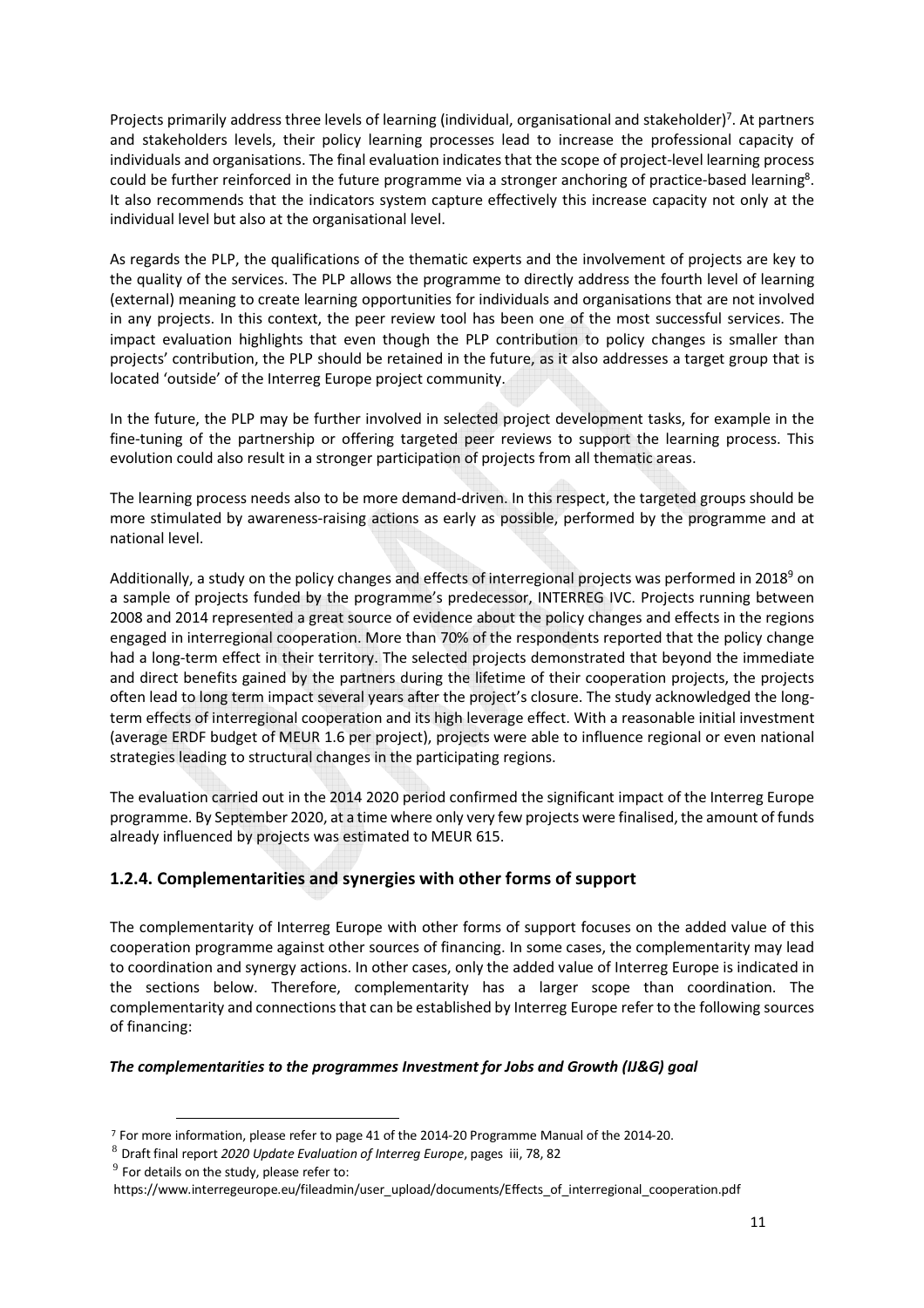These complementarities are already indicated in article 3 of the draft ETC Regulation and lead to a direct link between Interreg Europe and the IJ&G programmes, both at project and at PLP levels. As regards projects, coordination will be ensured via the link to IJ&G. This link will be established in all projects, as at least one IJ&G programme will need to be addressed by each project.

As regards the PLP, the MA of the IJ&G programmes are one of the main target groups. Furthermore, in case an IJ&G programme foresees interregional cooperation actions (art. 17.3.d.v of the draft CPR), the complementarity happens automatically. The regions that opted so far for this type of cooperation have specific thematic or geographic aims that could not be covered by any of the existing Interreg programmes. As was the case in the past, these regions will need to define and design of their own cooperation rules. This is where INTERACT can help by bringing inspiration from existing Interreg programmes. Beyond the definition of the rules, Interreg Europe can also help in implementing this form of cooperation when regions are looking for relevant partners or for relevant thematic experiences.

## The complementarity to the Interregional Innovation Investment Instrument (section to be completed later)

#### The complementarities to other Interreg programmes

The complementarities among all Interreg programmes are set in article 3 of the draft ETC Regulation. In the case of strands A and B, both the geographical coverage and the approach of each strand reveal the added value of strand C and of Interreg Europe in particular. Whereas strands A and B focus on solutions to solve the cross-border or transnational challenges, Interreg Europe allows for interregional capacity building to improve regional policies. Cooperation among all Interreg strands is furthermore ensured by the INTERACT programme in the various programme management areas.

As concerns strand C, art 3 defines the aims and the added value of each interregional (or Pan-European) programme. The dividing lines [and complementarities] between Interreg Europe, INTERACT, URBACT and ESPON are clarified by the draft Regulation. Interreg Europe focuses on policy objectives to identify, disseminate and transfer good practice into regional development policies, whereas INTERACT focuses on the implementation of Interreg programmes and capitalization of their results. Therefore, the area of intervention of Interreg Europe covers regional development policies in a wider sense, whereas INTERACT's area of intervention stays in the cooperation domain.

In particular, INTERACT and Interreg Europe respective platforms (KEEP and the PLP) have two different objectives, serve two different needs and have different target groups. Whereas KEEP includes data on Interreg, ENI CBC and IPA CBC programmes and projects, Interreg Europe's database gathers data on regional development practices. The regular exchanges between INTERACT and Interreg Europe also ensures close coordination for subjects of common interest like the implementation of Investment for Jobs and Growth programmes.

The dividing line between Interreg Europe and URBACT is the specificity of URBACT's thematic focus (integrated and sustainable urban development). Finally, ESPON deals with the analysis of development trends, a distinctive focus among all strand C programmes. The provision of territorial data on recent European development trends can inform the development of Interreg Europe projects and Interreg Europe programme activities. At the same time additional knowledge demand arising from Interreg Europe cooperation might be addressed through targeted analysis by the ESPON programme.

The four Pan-European programmes hold regular meetings (coordinated by INTERACT) and bilateral meetings to define the cooperation and collaboration areas, both at the programming and at the implementation stages. Among other actions, the four programmes have been working together to clarify their respective types of interventions and target groups to ensure both the complementarity and the identification of synergies. At the implementation stage, synergies refer to the mutual promotion of the programme activities, exchange of information for the benefit of each programme activities, and joint organisation of activities.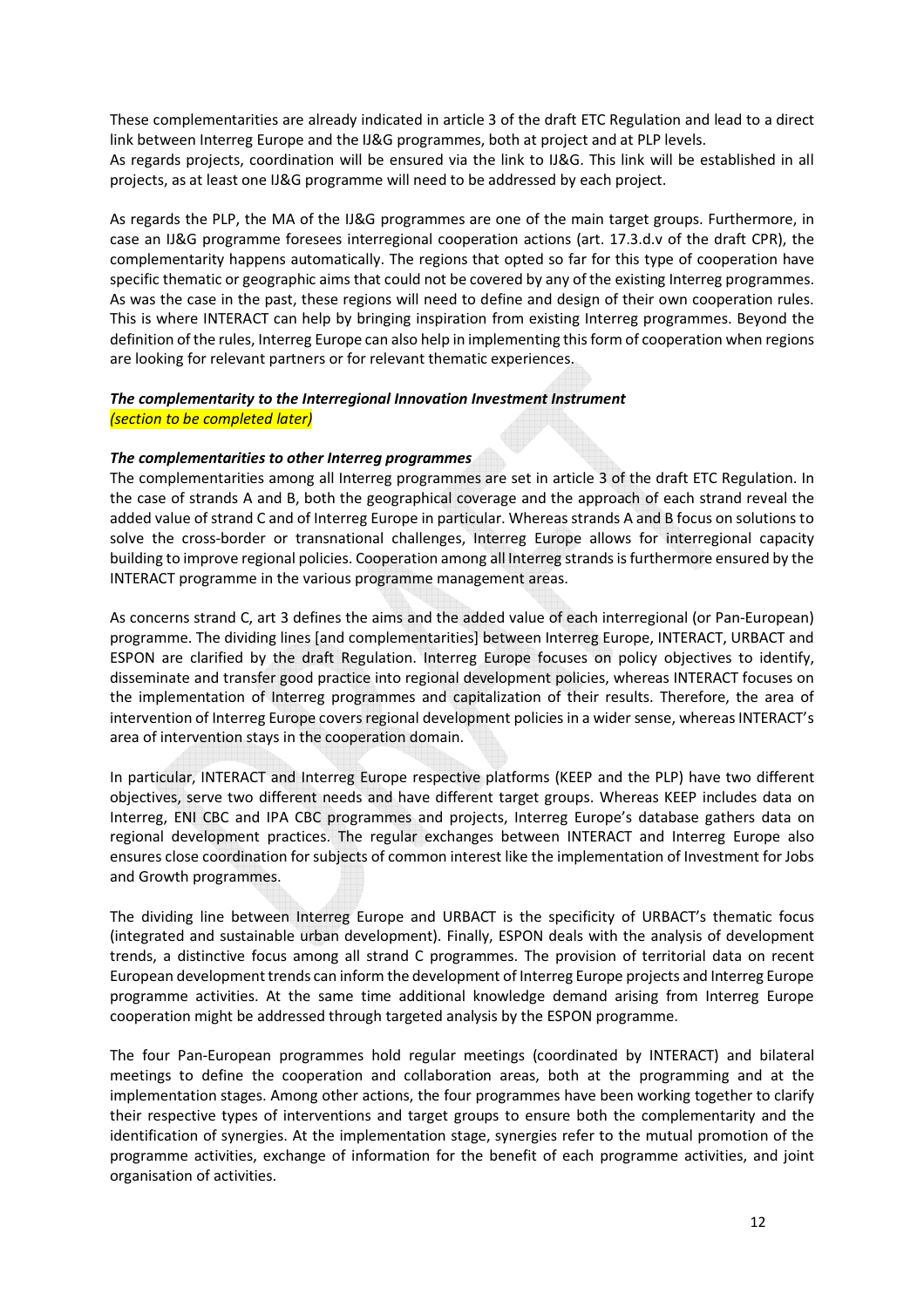#### The complementarities to other EU instruments and other EU policies

Interreg Europe operations (projects and PLP) could offer the interregional policy learning processes specific to each thematic field for these other EU instruments and policies to use.

On research and innovation, complementarities with some Horizon Europe actions could be established. Interreg Europe operations could support in the policy learning process leading to improve skills development for smart specialisation and entrepreneurship, digitalisation of the economy and the society and uptakes of advanced technologies. As regards innovation in SMEs, policy learning support could be envisaged towards the COSME programme, the Start-Up Europe initiative and the SME instrument.

The Interreg Europe support to a greener, low-carbon and resilient Europe could benefit the specific instruments derived from the European Green Deal, the Resource Efficient Europe Flagship Initiative, the Circular Economy Package, the Life Programme, the EU Biodiversity Strategy and the EU Strategy on Green Infrastructure.

The EU Urban Mobility Package could also benefit from the interregional policy learning on sustainable multimodal urban mobility, whereas the Digital Europe Programme could be targeted as for the digital connectivity.

As regards the access to healthcare, the Health Programme together with Horizon Europe could be an area for complementarities.

#### The complementarities to smart specialisation strategies (S3) and its Platform

During 2014-20, Interreg Europe operations (PLP and projects) were coordinated with the S3 Platform. Constant contact between the S3 Platform and the Interreg Europe JS has led to an efficient coordination and joint actions. It also contributed to raise awareness on the approach and possibilities of each instrument, as the target groups were partly coincident. In addition, a number of Interreg Europe projects deal with smart specialisation.

In 2021-27, this operational coordination will be followed-up considering that innovation has always been a popular topic in interregional cooperation. At a strategic level, Interreg Europe 2021-27 contribution to smart specialisation could be regarded as a space for experimentation, learning and generation of good practice in smart specialisation strategies that can serve broader purposes. In addition, the interregional policy learning process helps to build capacities for S3 implementation and to exploit synergies between S3 and other EU Funds, including Horizon Europe<sup>10</sup>.

#### The complementarities to the Territorial Agenda 2030

A balanced development of the European territory, and a future for all places, by enabling equal opportunities for citizens and enterprises, wherever they are located is at the heart of the Territorial Agenda 2030. With Interreg Europe being part of Cohesion Policy with the aim to reduce disparities between European regions and being the only Interreg programme that provides cross-European policy learning the complementarities are quite obvious. On project level, especially under the Interreg specific objective "a better cooperation governance" and PO5 "A Europe closer to citizens" the exchange of good practices, capacity building and policy learning on integrated territorial strategies will contribute to the implementation of the Territorial Agenda 2030. At the same time Interreg Europe can on programme level assure awareness of the territorial settings of project partnerships and such reinforce cooperation and solidarity as well as reduce inequalities between better-off places and those with less prosperous future perspectives.

 $\overline{a}$ 

<sup>&</sup>lt;sup>10</sup> 'Synergies between IE and Smart Specialisation', JRC Technical Report 2018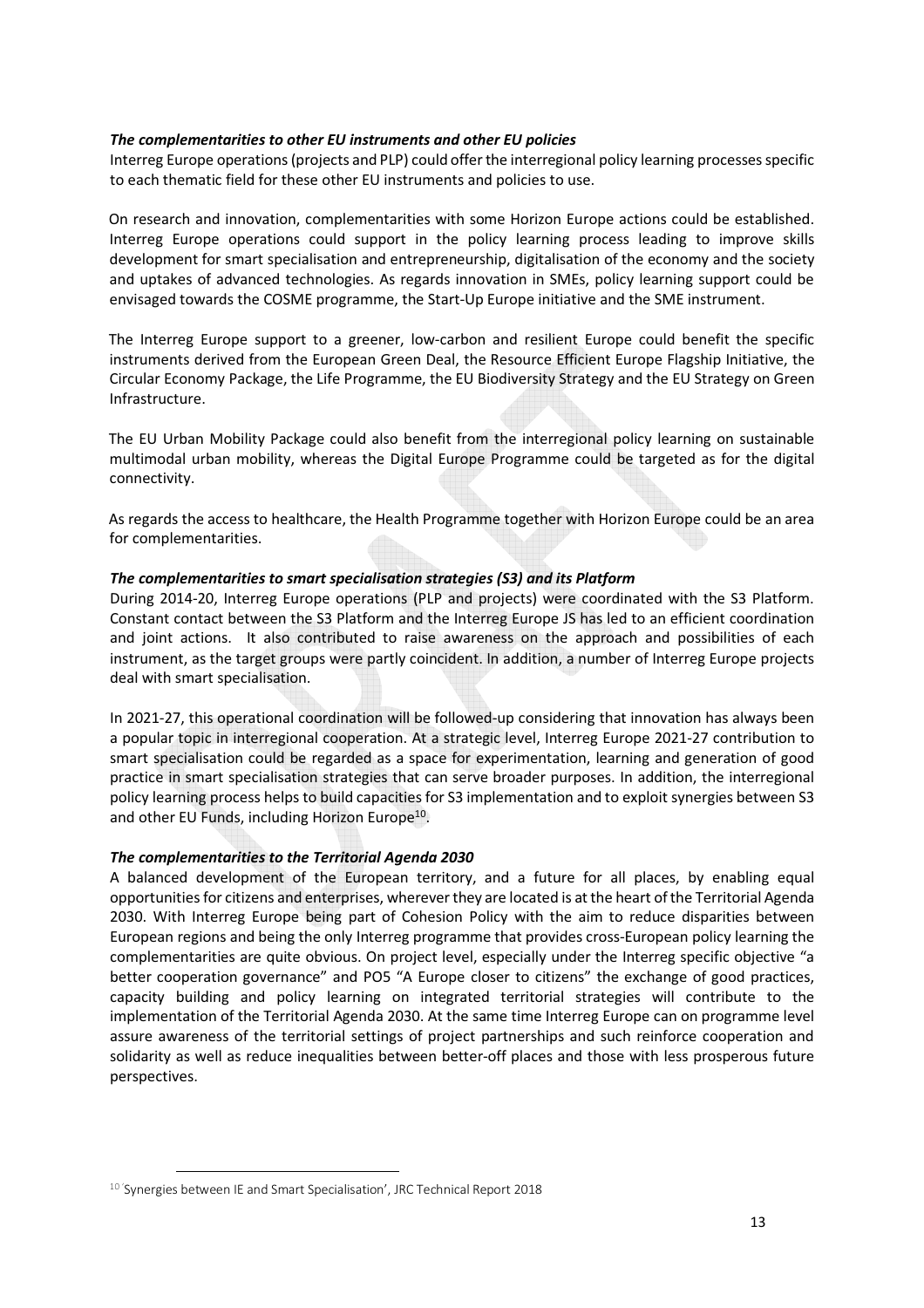# 1.2.5. Macro-regional strategies and sea-basin strategies where the programme area as a whole or partially is covered by one or more strategies

Given the pan-European nature of the Interreg Europe programme, the partner states find it not opportune to introduce a specific focus on or give priority to Interregional Cooperation Projects or activities that target a specific macro-regional strategy or a sea-basin strategy (or initiative). However, proposals for Interregional Cooperation Projects that include issues related to one or more macro-regional strategies and/or sea-basin strategy, as part of the practise sharing and policy learning among regional actors from different parts of Europe will be welcome by the programme.

# 1.2.6. Strategy of the programme

Interreg Europe is part of the interregional cooperation strand of European territorial cooperation (Interreg strand C), which supports interregional cooperation to reinforce the effectiveness of cohesion policy.

The European Territorial Cooperation (ETC) regulation<sup>11</sup> states that the aim of the Interreg Europe programme is to promote the exchange of experiences, innovative approaches and capacity building focusing on policy objectives, in relation to the identification, dissemination and transfer of good practices into regional development policies including Investment for jobs and growth goal programmes.

This statement positions Interreg Europe as a programme dedicated to cooperation between regional policy actors from across Europe with the aim to exchange and learn from each other's practices in the implementation of regional development policies. It emphasises the importance to focus this cooperation on policy objectives, to enable regional policy actors to learn and adopt novel approaches and increase their capacities for the design and delivery of regional policies of shared relevance.

The rationale for this form of interregional cooperation is that by increasing capacities, regional policy actors become more effective and successful in the implementation of regional development policies, which in turn will increase the territorial impact of these policies. This rationale is a continuation of the approach implemented by the Interreg Europe programme in the period 2014-2020.

# Overall objective of the Interreg Europe 2021 – 2027 programme

Based on the objective set in the European territorial cooperation regulation and the rationale described above, the following overall objective is defined for the Interreg Europe programme:

To improve the implementation of regional development policies, including Investment for jobs and growth goal programmes, by promoting the exchange of experiences, innovative approaches and capacity building in relation to the identification, dissemination and transfer of good practices among regional policy actors.

#### The Interreg-specific objective 'a better cooperation governance' as single programme objective

In view of the rationale and the overall objective of the programme presented above, the Partner States have decided to structure the programme on the basis of the Interreg-specific objective 'a better cooperation governance' as the single and overarching objective of the programme.

 $\overline{a}$ 

<sup>&</sup>lt;sup>11</sup> Draft ETC regulation, Art.3.3.a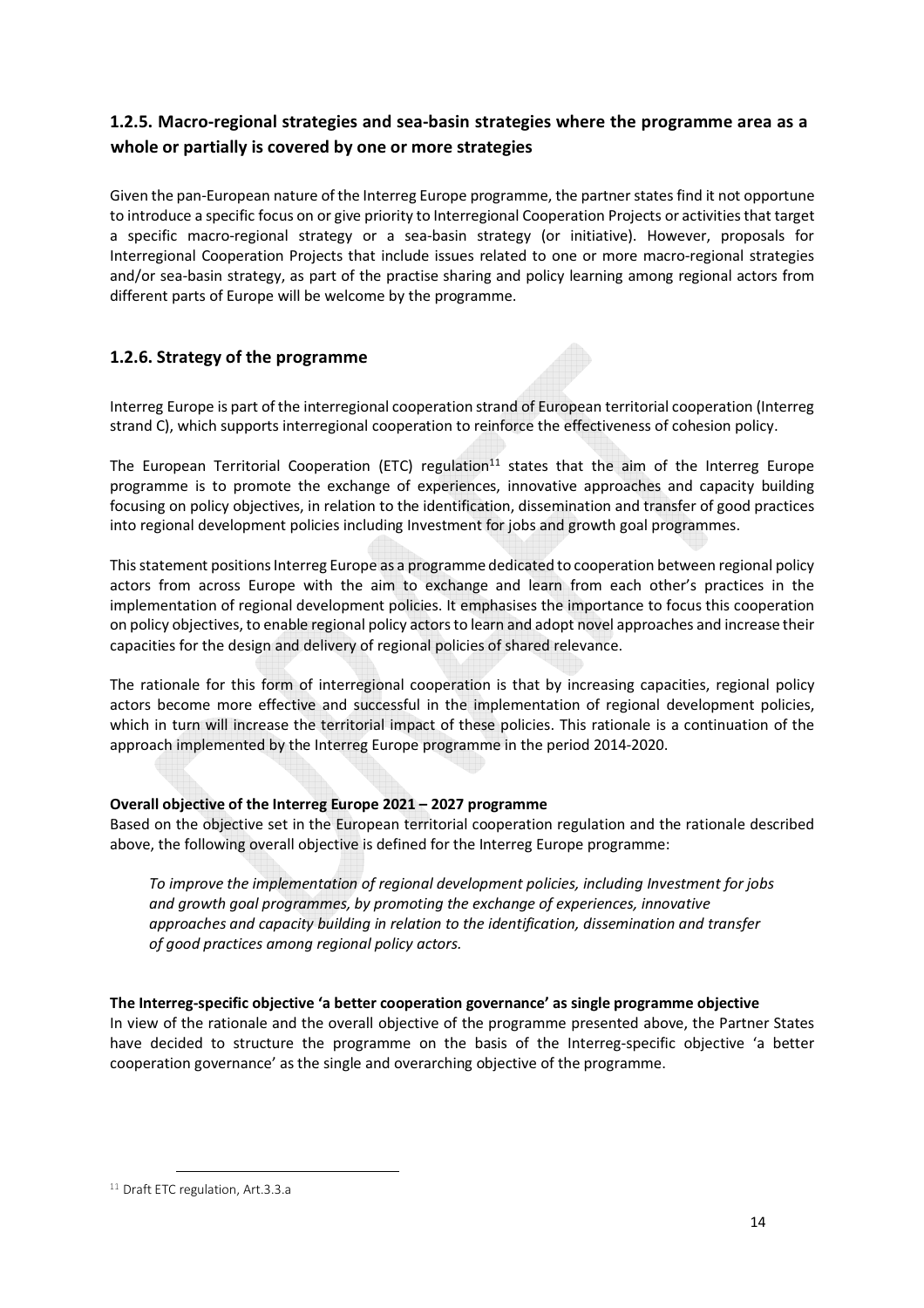The Interreg-specific objective 'a better cooperation governance'<sup>12</sup> enables Interreg programmes to support actions to enhance the institutional capacity of public authorities and relevant stakeholders involved in managing specific territories and implementing territorial strategies.

The choice for the Interreg-specific objective is based on the following considerations:

- It reflects the focus of the Interreg Europe programme on the exchange of experiences and capacity building among regional policy actors to improve their capacity for the design, management and implementation of their regional development policies. This focus on capacity building fits perfectly the definition of the Interreg-specific objective on governance.
- It is in line with the type of results that can be expected from the Interreg Europe programme, which are increased capacities of regional policy actors and improvements in the (implementation of) regional policy instruments.
- It does justice to the diversity of regional policy challenges across the European territory. Under the umbrella of the Interreg-specific objective, regional policy actors can work together on all policy issues of shared relevance in line with their regional needs, as long as this falls within the thematic scope of cohesion policy.
- It offers the programme a certain flexibility to adapt to emerging policy developments again, within the broader thematic scope of cohesion policy.

#### Thematic scope of the programme

As indicated above, the thematic scope of the Interreg Europe programme, under the umbrella of the Interreg-specific objective, is defined by the policy objectives and specific objectives of cohesion policy<sup>13</sup>. At the same time, the Partner States recognise the need to concentrate programme resources on those policy areas that are most relevant and urgent for regions in Europe.

To strike a balance between the need to accommodate interregional cooperation on a broad range of policy issues and the need for thematic concentration, the programme will concentrate the largest share of the programme budget (80%) on a selection of 12 specific objectives. The remaining 20% of the programme budget can be allocated to the other specific objectives of cohesion policy. The allocation is as specified below. It may be subject to modifications during the programming period according to the internal rules or procedures defined by the Monitoring Committee.

## 1. A share of 80%<sup>14</sup> of the programme budget is allocated to the following specific objectives. (Exact list to be confirmed at the end of the programming process)

#### Policy Objective 1: Smarter Europe

(i) enhancing research and innovation capacities and the uptake of advanced technologies;

(ii) reaping the benefits of digitisation for citizens, companies and governments;

(iii) enhancing growth and competitiveness of SMEs and job creation in SMEs;

(iv) developing skills for smart specialisation, industrial transition and entrepreneurship;

#### Policy Objective 2: Greener Europe

(i) promoting energy efficiency measures;

(ii) promoting renewable energy;

(iii) developing smart energy systems, grids and storage at local level;

(iv) promoting climate change adaptation, risk prevention and disaster resilience;

(v) promoting sustainable water management;

(vi) promoting the transition to a circular economy;

 $\overline{a}$ 

<sup>12</sup> Draft ETC regulation, Art.14 and 15

<sup>&</sup>lt;sup>13</sup> As presented in the draft Common Provisions regulation, Art. 4

<sup>&</sup>lt;sup>14</sup> Share (%) to be decided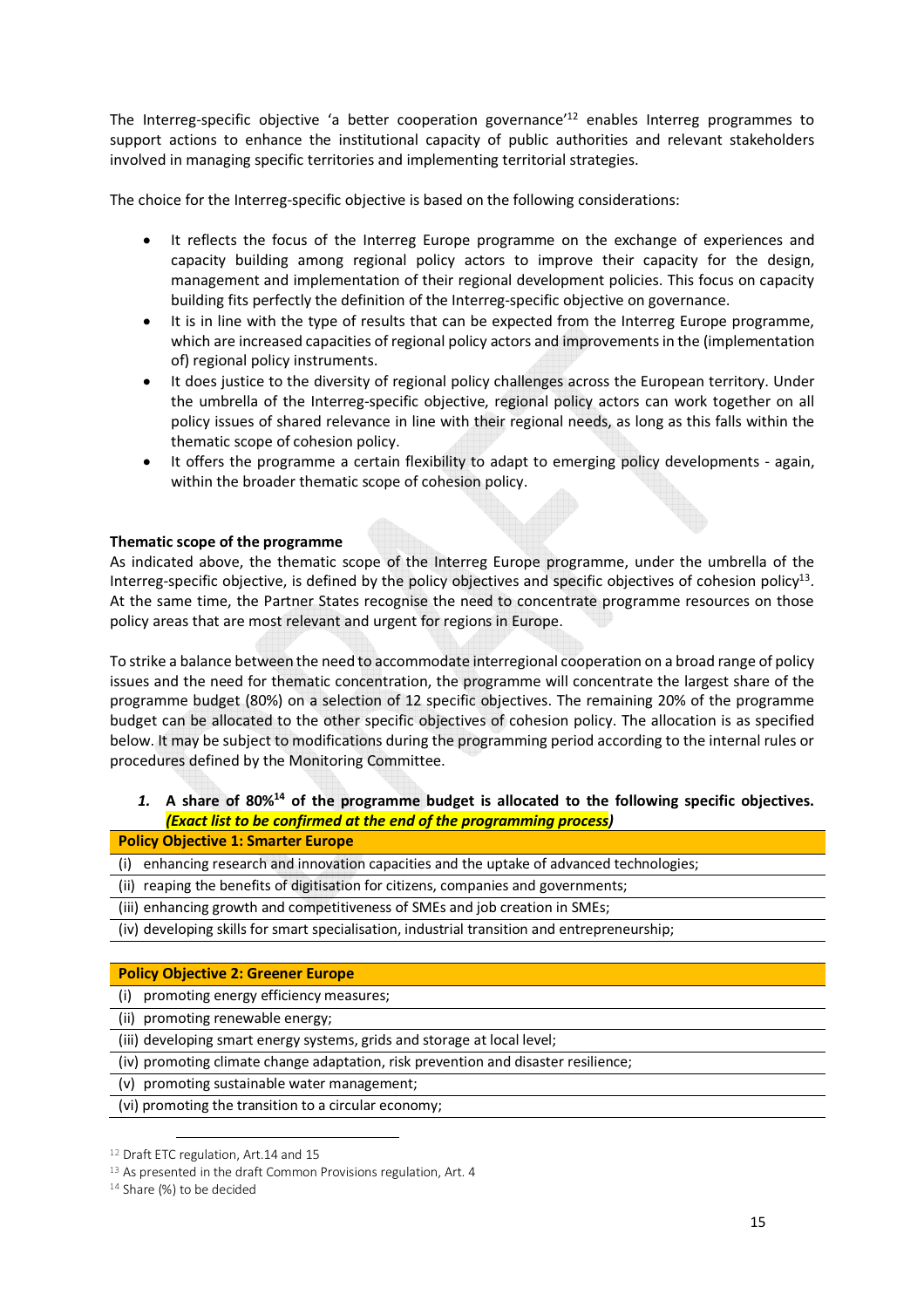(vii) enhancing biodiversity, green infrastructure in the urban environment, and reducing pollution;

#### Policy Objective 3: More connected Europe

(iv) promoting sustainable multimodal urban mobility;

#### Policy Objective 4: More social Europe

(i) enhancing the effectiveness of labour markets and access to quality employment through developing social innovation and infrastructure;

(iv) ensuring equal access to health care and fostering resilience of health systems;

(v) enhancing the role of culture and tourism in economic development, social inclusion and social innovation;

#### 2. A share of 20% is allocated to the following specific objectives.

#### Policy Objective 3: More connected Europe

#### (i) enhancing digital connectivity;

(ii) developing a sustainable, climate resilient, intelligent, secure and intermodal TEN-T;

(iii) developing sustainable, climate resilient, intelligent and intermodal national, regional and local mobility, including improved access to TEN-T and cross-border mobility;

#### Policy Objective 4: More social Europe

- (ii) improving access to inclusive and quality services in education, training and lifelong learning through developing infrastructure, including by fostering resilience for distance and on-line education and training;
- (iii) increasing the socioeconomic integration of marginalised communities, migrants and disadvantaged groups, through integrated measures including housing and social services;

#### Policy Objective 5: Europe closer to citizens

- (i) fostering the integrated social, economic and environmental development, cultural heritage and security in urban areas;
- (ii) fostering the integrated social, economic and environmental local development, cultural heritage and security, including for rural and coastal areas also through community-led local development.

The Specific Objectives listed under point 1 above are selected on the basis of the preferences expressed by the Partner States, in consultation with national stakeholders. This selection underlines the continued importance of the policy objectives of Smarter Europe and Greener Europe, which represent topics that were also at the heart of the Interreg Europe 2014-2020 programme.

At the same time this selection also reflects the emerging urgency at the time of programme development of addressing new fields of regional policy in light of the impact of the Covid-19 pandemic, in particular related to labour market and health care challenges under the More Social Europe objective.

#### Operationalising the strategy

To achieve its overall objective, the Interreg Europe programme strategy consists of two complementary elements, building on the approach adopted by the Interreg Europe 2014-2020 programme.

On one hand, the programme will support interregional cooperation projects between regional policy actors, dedicated to exchange, capacity building and transfer of good practices and innovative approaches with the specific aim to prepare the integration of the lessons learnt from cooperation into regional policies and actions.

On the other hand, the programme will continue to facilitate policy learning services and capitalisation of regional policy good practices on an ongoing basis – in line with the policy learning platform approach – to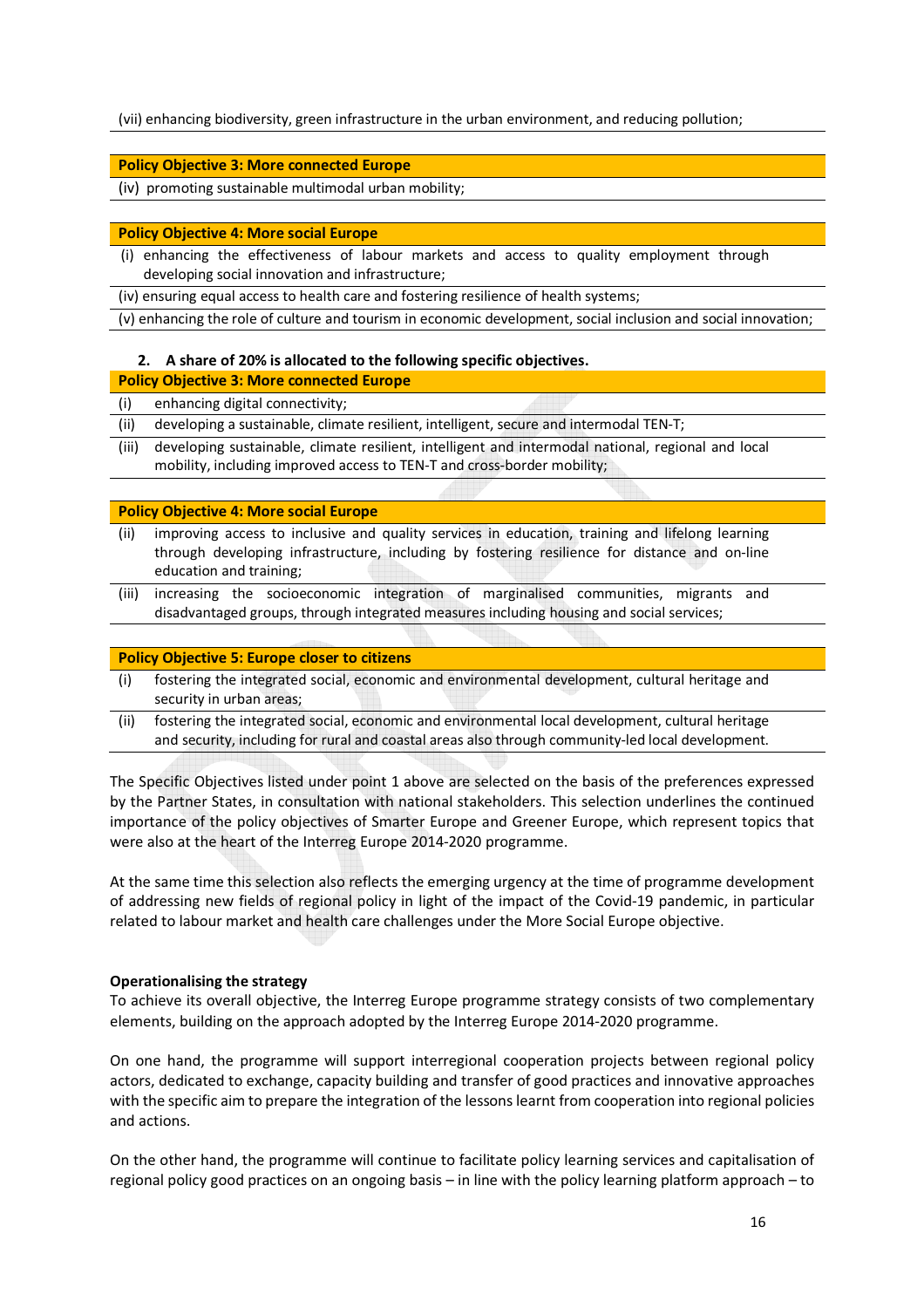enable regional level actors from across the EU to tap into relevant experiences and practices whenever they need them to strengthen their policies.

These operational elements at programme level are applicable to all the specific objectives supported by the programme.

As specified in the overall objective above, Interreg Europe targets regional policy actors. This target group includes national, regional and local authorities as well as other relevant bodies responsible for the definition and implementation of regional development policies. The composition of this target group is quite diverse, reflecting the diversity in institutional and geographical conditions in the Partner States. A more elaborate description of these actors is provided in the target groups' description in section 2 of this document.

As a general rule the beneficiaries of the programme are public bodies and bodies governed by public law. Private non-profit bodies may also be beneficiaries under certain conditions (see also Section 2 of this document). Detailed provisions will be outlined in the programme manual.

Private companies, especially SMEs, are an important target group in the context of several supported specific objectives and when relevant they are encouraged to participate in the activities of Interreg Europe actions and benefit from the exchange of experience, although they cannot directly receive EU funding as a beneficiary.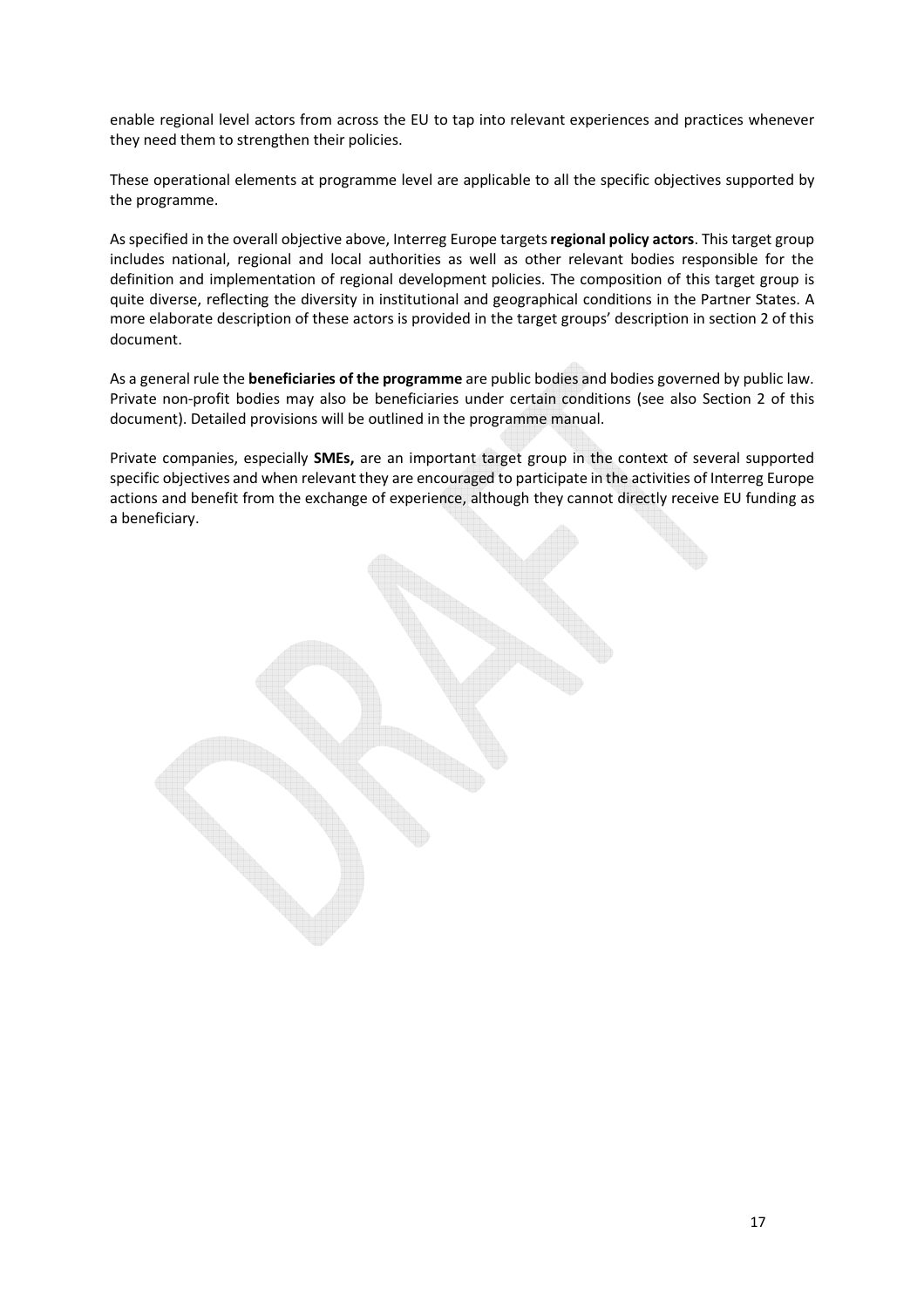1.3. Justification for the selection of policy objectives and the Interreg specific objectives, corresponding priorities, specific objectives and the forms of support, addressing, where appropriate, missing links in cross-border infrastructure

Table 1

| <b>Selected policy</b><br>objective or<br>selected<br>Interreg-specific<br>objective | <b>Selected specific</b><br>objective                                           | <b>Priority</b> | <b>Justification for selection</b><br>Text field: [2 000 per objective]                                                                                                                                                                                                                                                                                                                                                                                                                                                                                                                                                                                                                                                                                                                                                                                                                                                                                                                                                                                                                                                                                                                                                                     |
|--------------------------------------------------------------------------------------|---------------------------------------------------------------------------------|-----------------|---------------------------------------------------------------------------------------------------------------------------------------------------------------------------------------------------------------------------------------------------------------------------------------------------------------------------------------------------------------------------------------------------------------------------------------------------------------------------------------------------------------------------------------------------------------------------------------------------------------------------------------------------------------------------------------------------------------------------------------------------------------------------------------------------------------------------------------------------------------------------------------------------------------------------------------------------------------------------------------------------------------------------------------------------------------------------------------------------------------------------------------------------------------------------------------------------------------------------------------------|
| Interreg-specific<br>objective (ISO)<br>'a better<br>cooperation<br>governance'      | Interreg-specific<br>objective (ISO)<br>'a better<br>cooperation<br>governance' | 1               | The choice for the Interreg-specific objective is based on the following considerations:<br>It reflects the focus of the Interreg Europe programme on the exchange of experiences and capacity building<br>among regional policy actors to improve their capacity for the design, management and implementation of<br>their regional development policies. This focus on capacity building fits perfectly the definition of the<br>Interreg-specific objective on governance.<br>It is in line with the type of results that can be expected from the Interreg Europe programme, which are<br>increased capacities of regional policy actors and improvements in the (implementation of) regional policy<br>instruments.<br>It does justice to the diversity of regional policy challenges across the European territory. Under the umbrella<br>of the Interreg-specific objective, regional policy actors can work together on all policy issues of shared<br>relevance in line with their regional needs, as long as this falls within the thematic scope of cohesion policy.<br>It offers the programme a certain flexibility to adapt to emerging policy developments - again, within the<br>broader thematic scope of cohesion policy. |